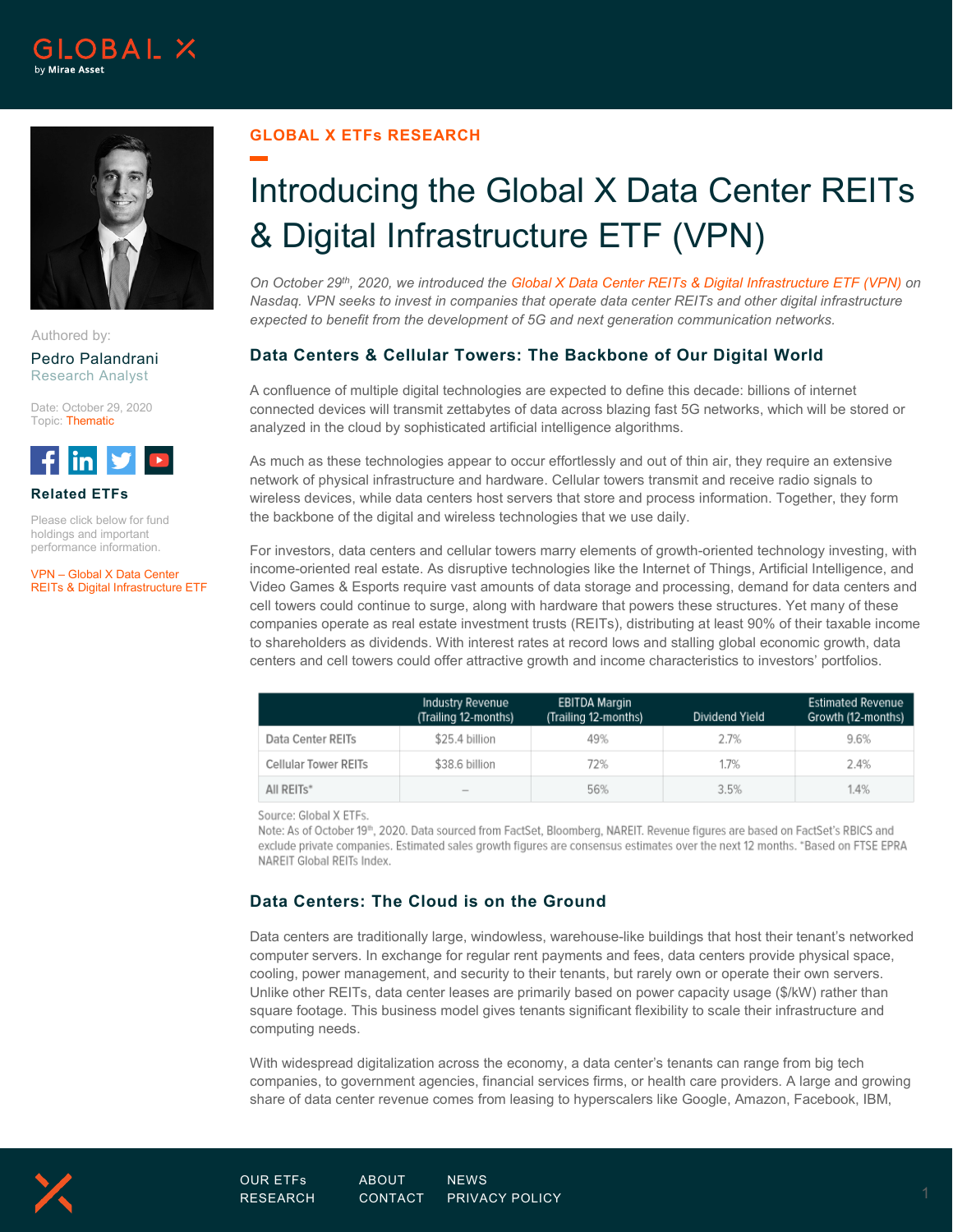

Alibaba, Oracle and Microsoft. While these companies often directly own and operate their own data centers, they also lease facilities from data center providers such as Equinix, Digital Realty, CyrusOne, CoreSite Realty, QTS Realty, Switch, GDS Holdings, NextDC, KeppelDC, 21Vianet Group, and SUNeVision Holdings.



#### **HYPERSCALERS CONTINUE TO GROW AS % OF TOTAL DATA CENTER SPENDING** Source: Synergy Research Group, 2019.

Like much of the real estate world, the physical location of a data center plays an important role in its ability to command premium rents. First, approximately 20% of the data center costs come from power usage, a cost that is typically passed on to tenants. Therefore, locating a data center in an area that offers low energy costs can be attractive to customers. Second, the proximity of data centers to populous areas can greatly reduce latency, or the time it takes for information to travel to and from the data center – a feature that is particularly important for disruptive technologies like online gaming and remote surgery. Third, access to multiple internet service providers (ISPs) and internconnection across multiple tenants can play an important role as well, creating a 'network effect' within the data center itself. Given that it can take years to permit, build, and lease a new data center, existing properties in attractive locations can command high rents, and competition is somewhat limited. In addition, high switching costs associated with moving, re-installing, and testing servers in a new location means lease renewal rates are quite high.

#### **Wholesale vs. Retail Data Centers**

Data center operators primarily focus on either wholesale or retail offerings.

**Wholesale**: Wholesale data center providers offer limited services – space, cooling, security, and power – to sophisticated tenants that manage their own networking equipment, either for their own uses or to sub-lease to their own customers. Wholesale contracts tend to be longer term (often 5 to 15 years) and include built in fee escalators and options for renewal. 1

| <b>Wholesale</b> | Solution to scale to very large compute deployments<br>Long term contracts over 5 to 15 years<br>Customized data center solutions and environments<br>Customers tend to have their own on-site staff |
|------------------|------------------------------------------------------------------------------------------------------------------------------------------------------------------------------------------------------|
|------------------|------------------------------------------------------------------------------------------------------------------------------------------------------------------------------------------------------|

**Retail Colocation:** Retail data center operators focus on leasing to numerous smaller and less sophisticated clients. These providers offer more built-out solutions, including racks, cages, and cabling, and

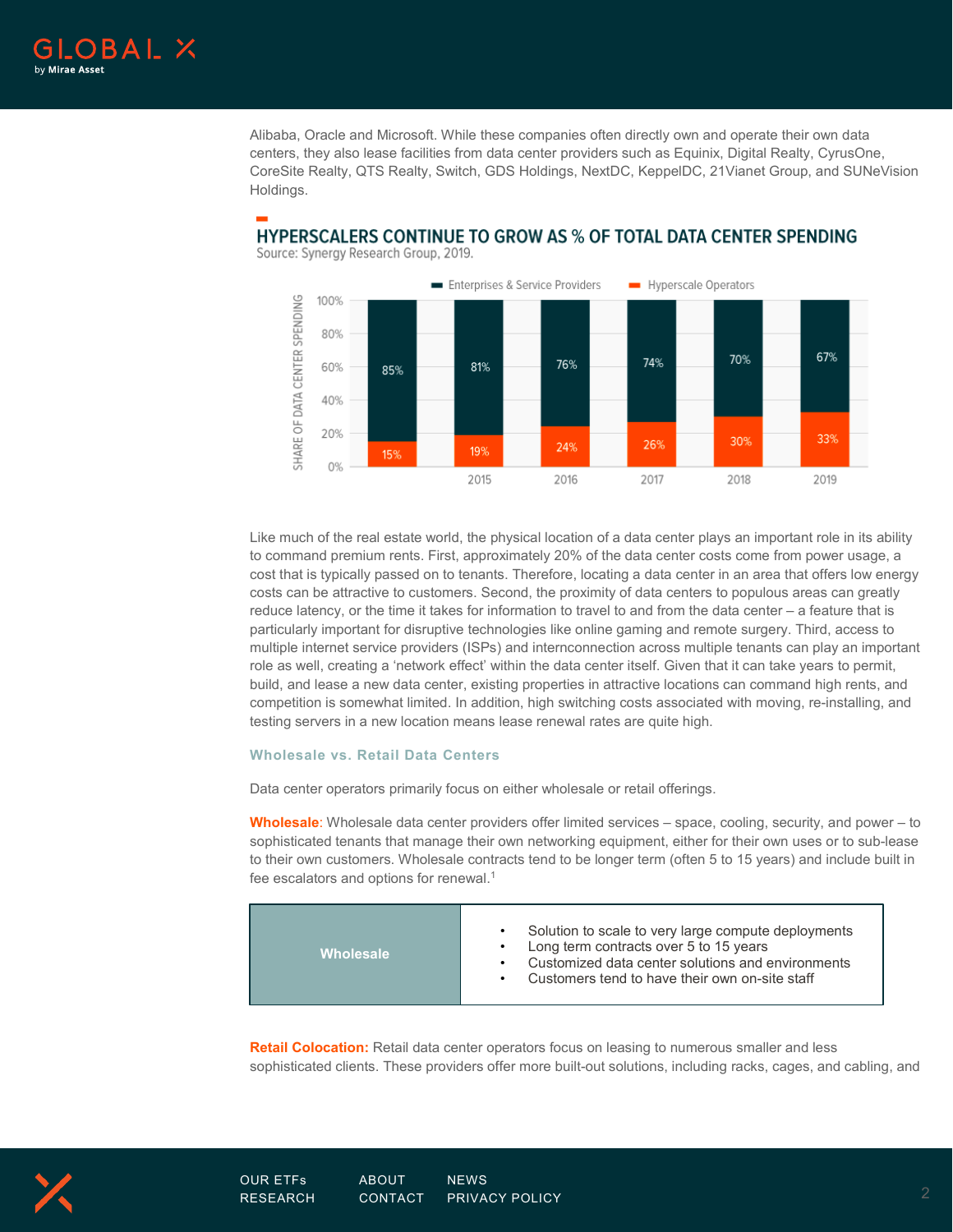

typically offer shorter term contracts in the range of 3 to 5 years. <sup>2</sup> A single retail operator may have dozens of clients in a single data center.

| <b>Retail Colocation</b> | Focus on numerous small to medium deployments<br>$\bullet$<br>Shorter term contracts, typically 3 to 5 years<br>More consistent designs and environments<br>$\bullet$<br>Leverage skilled on-site customer support |
|--------------------------|--------------------------------------------------------------------------------------------------------------------------------------------------------------------------------------------------------------------|
|--------------------------|--------------------------------------------------------------------------------------------------------------------------------------------------------------------------------------------------------------------|

#### **Cellular Towers: Wireless Highways**

Similar to data centers, cellular towers own and operate critical physical infrastructure for the digital world, including wireless and broadcast communications towers. In the U.S., cell towers lease vertical space on the tower and land underneath primarily to major telecom providers like AT&T, Verizon, the T-Mobile/Sprint merged entity, and, more recently, Dish Network. 3

Even though the number of potential customers is limited to a handful of telecoms, the need for towers is greater than ever with the rapid accent of smart phones and the internet of things. Today, there are approximately 128,000 macro cell towers in the U.S., but each tower only has so much range and capacity. A typical cellphone has only enough power to reach a tower up to 5-7 miles away, and a single LTE cell can only manage around 200 connections per 5MHz of spectrum before speed begins to stall. 4; <sup>5</sup> With 3.2 billion active smartphone users globally – and counting – tower demand is expected to remain robust.<sup>6</sup> But construction and permitting hurdles often limit expansion, making existing towers increasingly valuable. For example, suppliers of macro cell towers in the US added approximately 8% tower capacity from 2019 to 2020.<sup>7</sup> But that lags substantially behind the 29% growth of mobile data per smartphone in North America.<sup>8</sup>

## MOBILE DATA TRAFFIC GROWTH CONTINUES TO OUTPACE MACRO TOWER GROWTH

Source: Global X ETFs, Ericsson, Wireless Estimator 2020. Totals do not include distributed antenna systems (DAS) and small cells.







Given that wireless towers face data and capacity constraints, tower operators are increasingly developing small cell networks or small low-powered-antennas (nodes) to alleviate congestion. Small cells are often attached to utility poles or streetlights and connected to fiber optic cables to enhance connectivity in densely populated areas.<sup>9</sup> Some estimates expect small cells in the U.S. to grow eight-fold from about 100,000 in

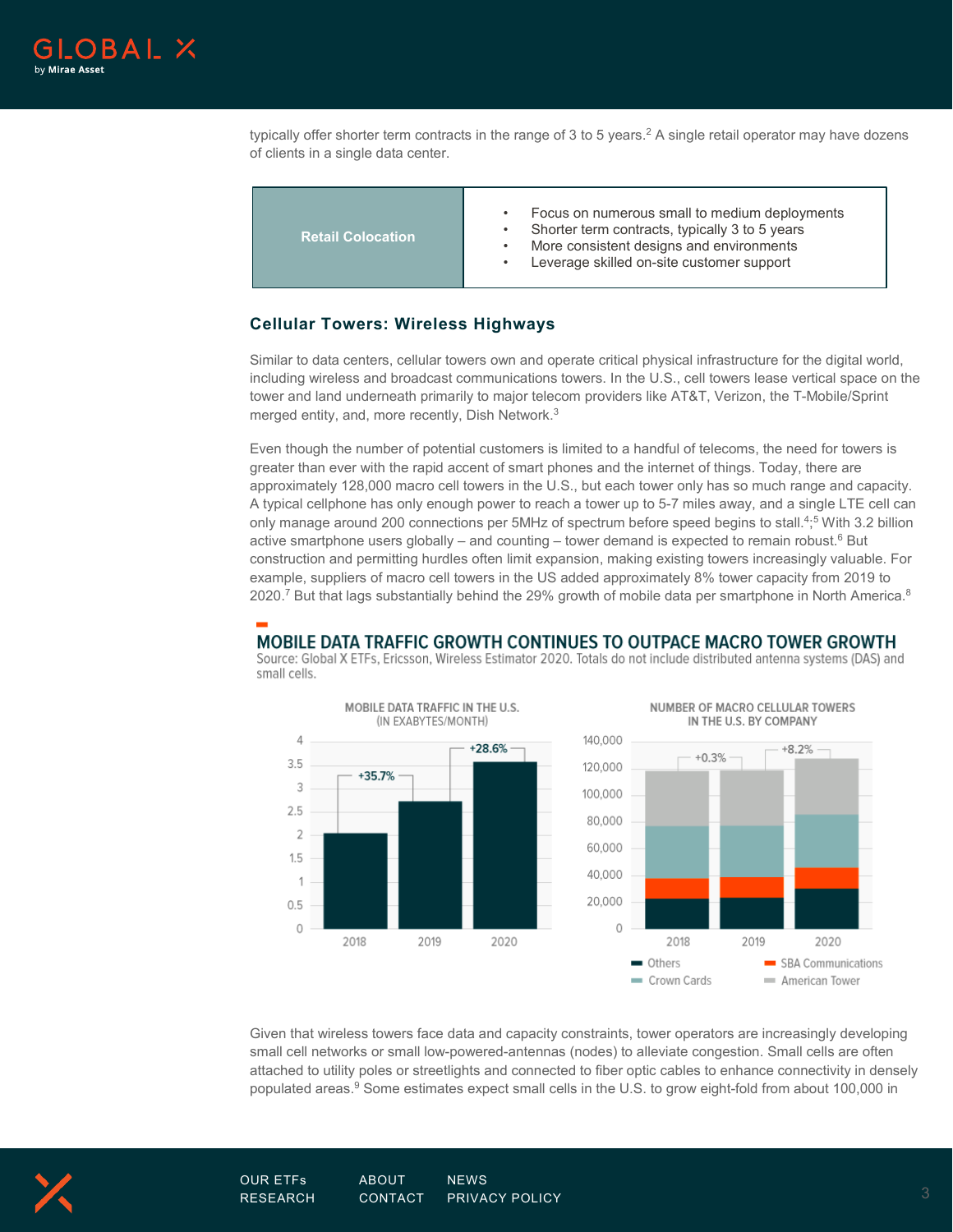

2020 to 800,000 by 2026 as new technologies like 5G and autonomous vehicles rapidly accelerate data demands. 10,11

Tower rents vary by property location, leased vertical square footage on the tower, and the weight on tower. Cell tower leases generally range from 5–10 years. <sup>12</sup> Importantly, most contracts are non-cancellable and have escalators that increase lease payment by approximately 3% annually.<sup>13</sup> Largely fixed operating costs support these long-term contracts. Most costs come from monitoring the tower, insurance, taxes, utilities, maintenance. In some cases, ground rent is a cost, depending on whether the tower provider owns or rents the land beneath the tower. But these costs tend to be fixed whether a tower has one tenant or five - so as the number of tenants increases, revenue grows, but costs remain relatively flat. A single cell tower often hosts four or five telecom tenants, so the multi-tenant structure helps diversify long-term revenue streams and increases profitability.

#### DUE TO HIGH FIXED COSTS, ADDING TENANTS DRAMATICALLY INCREASES PROFITABILITY



Source: Amrican Tower, 2020. For illustrative purposes only. Does not reflect any American Tower data.

#### **Digital Infrastructure Hardware: Powering the Shift to Digitalization**

The world's growing reliance on connectivity and cloud computing makes digital infrastructure more important than ever. Memory and processing power are fundamental pillars of this ecosystem, so as demand for data centers grows, so too should demand for the hardware that goes inside them. In fact, semiconductor revenue within the server segment grew by approximately 12% annually since 2018. $^{\rm 14}$ 

## **COMPUTE AND STORAGE DEMANDS ARE COMMANDING ADDITIONAL SEMICONDUCTOR REVENUE IN SERVERS**

Source: Global X ETFs, Bloomberg. Semiconductors Revenue by End Markets. October 2020.



Note: CAGR = Compounded Annual Growth Rate



[OUR ETFs](https://www.globalxetfs.com/) [ABOUT](https://www.globalxetfs.com/about/) [NEWS](https://www.globalxetfs.com/news/)  $\tt RESEARCH$  $\tt RESEARCH$   $\tt CONTACT$  $\tt CONTACT$   $\tt PRIVACY$   $\tt POLICY$   $\tt 1.33$   $\tt 4.4$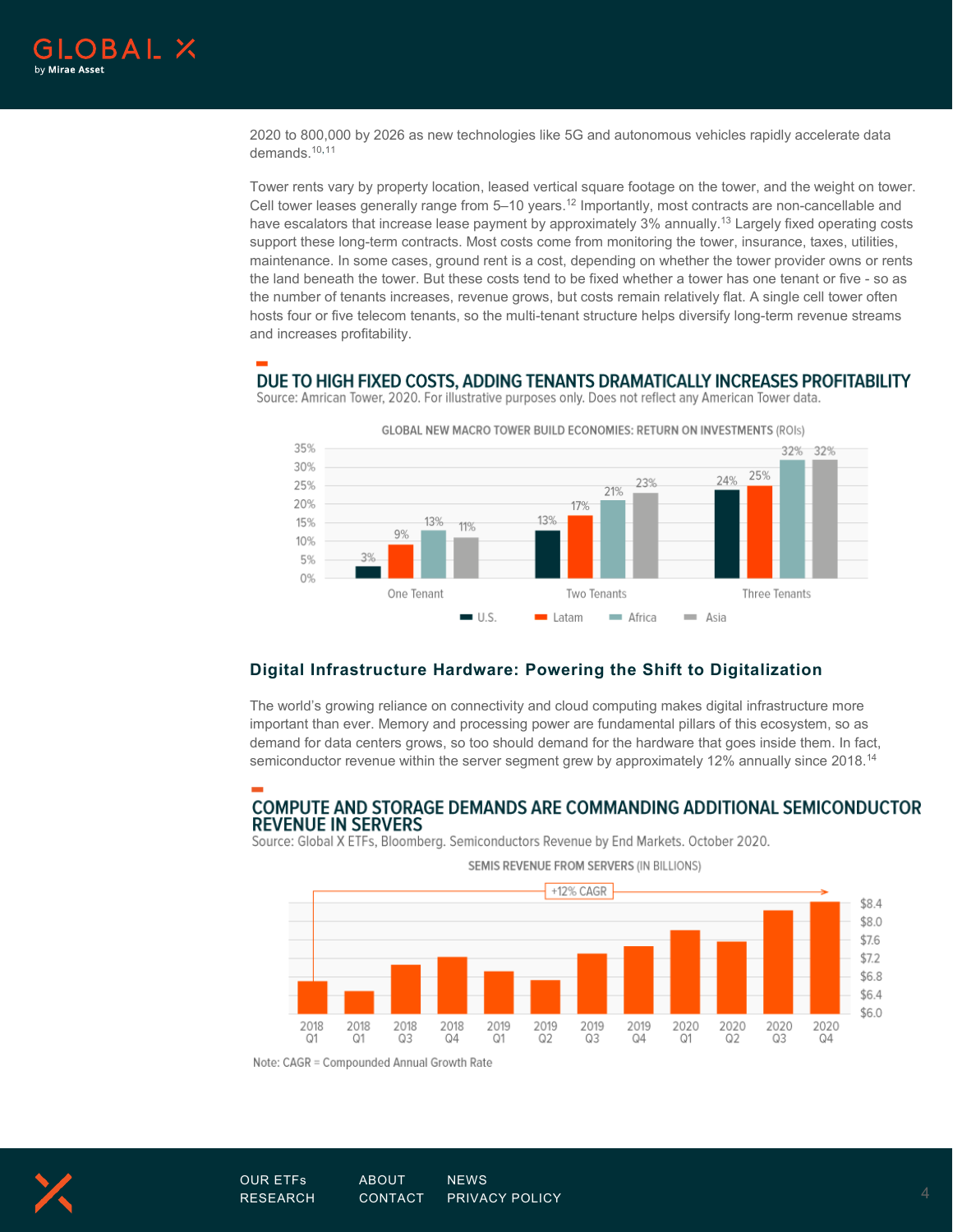

For decades, servers were powered by central processing units (CPUs) that efficiently computed single threads of information. But with data centers expected to handle complex AI algorithms or billions of daily internet queries, processors are evolving. In recent years, graphic processing units (GPUs) became the state of the art hardware due to their ability to process multiple computations simultaneously.<sup>15</sup> In the future, data-centric designs, known as data processing units (DPUs), could be the next generation of computational chips. DPUs enable a variety of data center solutions, including storing, computing, and data security at the highest speeds while lowering cost and time by analyzing data at the edge. 16

As you can tell from the description above, data center hardware ages quickly as computing requirements evolve. Amazon, for example, estimates a 4-year useful life for their AWS servers. <sup>17</sup> A hyperscale data center holds at least 5,000 servers, and can often reach hundreds of thousands of servers, representing tens of millions of dollars in IT hardware. Therefore, the strong demand for data center hardware stems from both the addition of new data centers around the world, as well as the ongoing maintenance and upgrades within existing data centers to support the latest technologies.

#### **Digital Infrastructure: Real Estate with Income & Growth Potential**

From a portfolio perspective, digital infrastructure can offer compelling growth and income characteristics amid the current environment. With interest rates near zero in most major developed economies and a stalling macroeconomic backdrop, investors are increasingly looking for alternatives to fixed income that can provide meaningful yield and upside opportunity.

The spread between the Fund from Operations (FFO) yield for data centers and cellular towers versus the 10-year US Treasury has generally increased over the last three years to approximately 300 basis points. FFO offers a better way to determine a real estate investment's operating cash flow than earnings because depreciation and amortization (non-cash expenses) are deducted from net income. A rising spread versus 10-year US Treasuries can indicate that digital infrastructure is exhibiting improving valuations.

## FUNDS FROM OPERATIONS (FFO) YIELDS REMAIN ATTRACTIVE ON A RELATIVE **BASIS TO U.S. TREASURIES**

Source: Global X ETFs. Represented by the average of U.S. REITs for each segment. Data Sourced from Bloomberg, August 31<sup>st</sup>, 2020. Data Center REITs include Equinix, Digital Realty, QTS Realty, CoreSite Realty, and CyrusOne. Cellular Tower REITs include American Tower, Crown Castle, and SBA Communications.



Beyond income, digital infrastructure could continue to experience strong growth as it is well-positioned to benefit from the changing economic landscape. Traditional real estate segments such as shopping malls, offices, and apartment buildings face secular disruptions from emerging technologies and new consumer behaviors. Accelerated by the COVID-19 pandemic, consumers are increasingly opting to shop online, work from home, and socialize via video and gaming apps. These changing patterns are shifting real estate

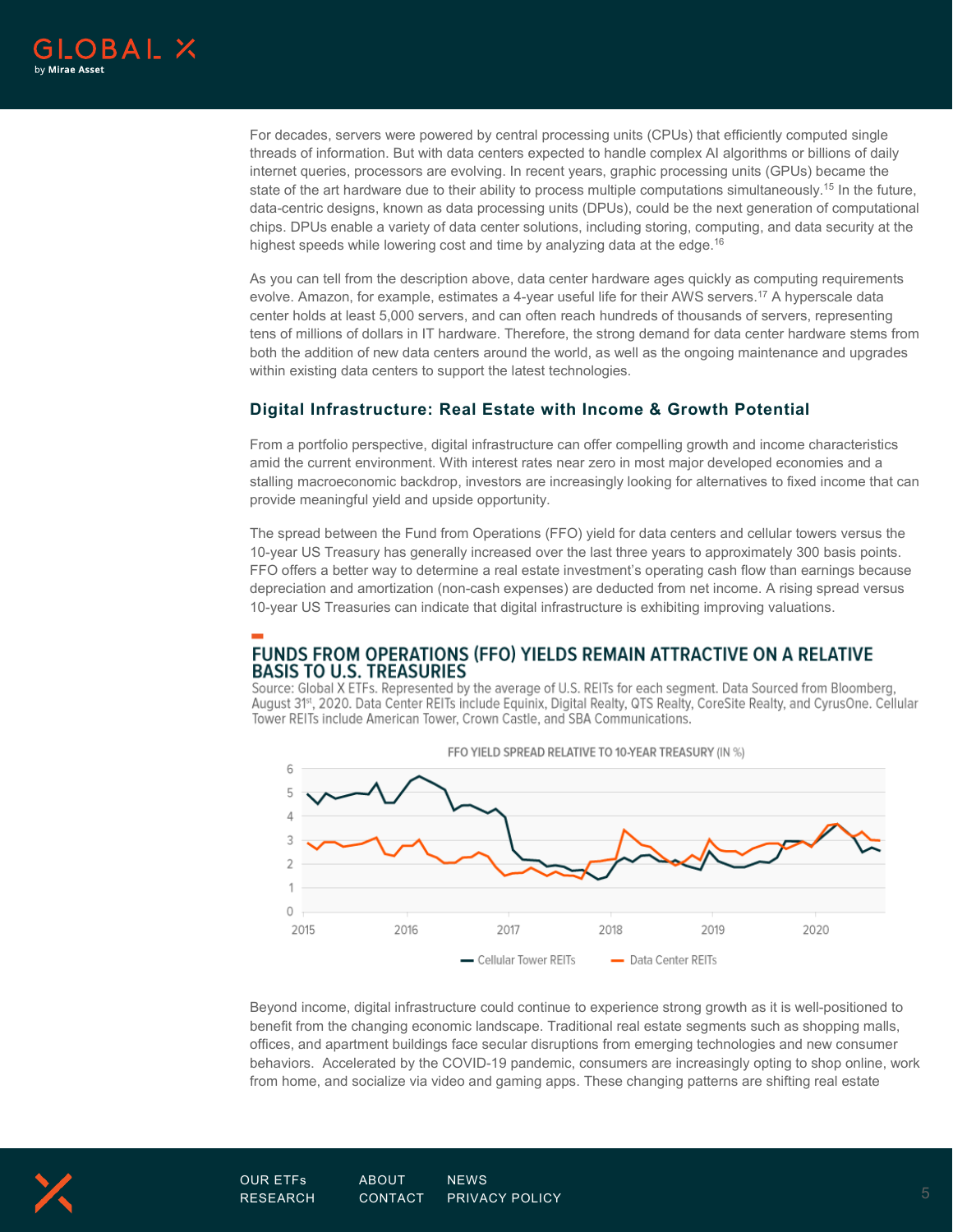

demand from large public areas and towards our private residences. Occurring in parallel with this shift is increasing demand for the digital infrastructure that powers this remote connectivity.

## REVENUES CONTINUES TO SHOW AN UPWARD TRAJECTORY AS THE COMPANIES BENEFIT FROM THE GROWTH OF CLOUD COMPUTING AND WIRELESS NETWORKS

Source: Global X ETFs. Represented by the average of U.S. REITs for each segment. Data sourced from Bloomberg, October 2020. Data Center REITs include Equinix, Digital Realty, QTS Realty, CoreSite Realty, and CyrusOne. Cellular Tower REITs include American Tower, Crown Castle, and SBA Communications.



Digital infrastructure sits at the intersection of numerous disruptive trends, from increasing connectivity through the growth of 5G and the internet of things, to the rise of big data and artificial intelligence, and the transition to software delivered seamlessly through the cloud. We believe that such infrastructure is therefore essential to 21<sup>st</sup> century growth and can play a multi-faceted role in investors' portfolios that could offer income and growth characteristics.